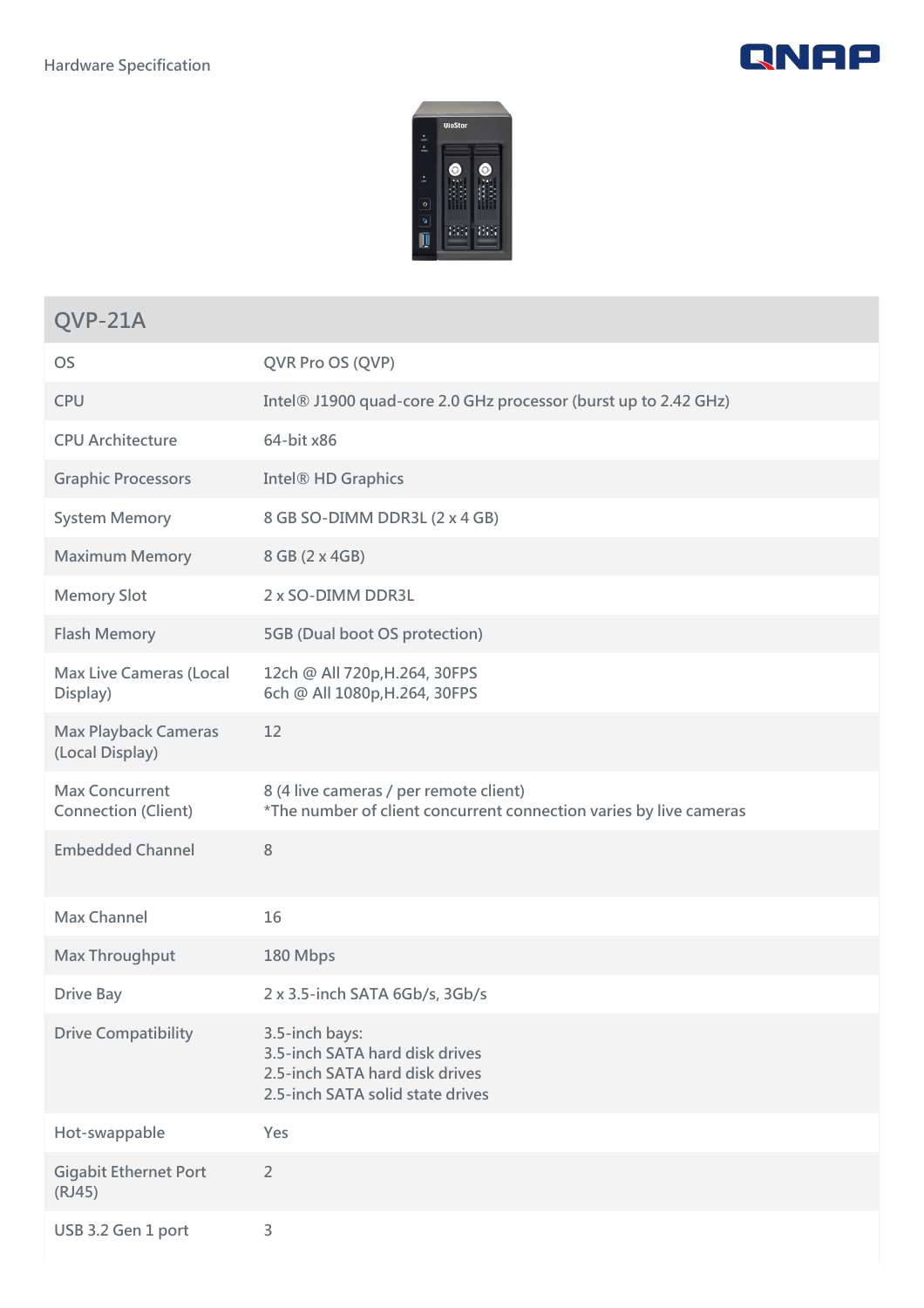| <b>HDMI Output</b>                                          | 1, HDMI 1.4b (up to 3840 x 2160 @ 30Hz)          |
|-------------------------------------------------------------|--------------------------------------------------|
| <b>Form Factor</b>                                          | Tower                                            |
| <b>LED Indicators</b>                                       | Power/Status, LAN, USB, HDD1-2                   |
| <b>Buttons</b>                                              | Power, USB copy, Reset                           |
| Dimensions (HxWxD)                                          | $150 \times 102 \times 216$ mm                   |
| Weight (Net)                                                | 1.47 kg                                          |
| <b>Weight (Gross)</b>                                       | 2.92 kg                                          |
| <b>Operating temperature</b>                                | $0 - 40$ °C (32°F - 104°F)                       |
| <b>Relative Humidity</b>                                    | 5-95% RH non-condensing, wet bulb: 27°C (80.6°F) |
| <b>Power Supply Unit</b>                                    | 90W adapter, 100-240V                            |
| <b>Power Consumption: HDD</b><br><b>Sleep Mode</b>          | 10.14 W                                          |
| <b>Power Consumption:</b><br><b>Operating Mode, Typical</b> | 16.34 W                                          |
| Power Off (Wake-On-<br>LAN/WOL)                             | 0.74                                             |
| Fan                                                         | 1 x 70mm, 12VDC                                  |
| <b>Sound Level</b>                                          | 19.4 $db(A)$                                     |
| <b>System Warning</b>                                       | <b>Buzzer</b>                                    |
| <b>Tray Locker</b>                                          | Yes                                              |
| File System: Internal Hard<br><b>Drive</b>                  | EXT4                                             |
| <b>RAID Recovery</b>                                        | Yes                                              |
| <b>Online RAID Capacity</b><br>Expansion                    | Yes                                              |
| RAID <sub>1</sub>                                           | Yes                                              |
| <b>Single Disk</b>                                          | Yes                                              |
| Wake on LAN (WOL)                                           | Yes                                              |
| <b>Schedule Power On/Off</b><br>(15 settings)               | Yes                                              |
| Telnet & SSH logins<br>(Admin only)                         | Yes                                              |
| Syslog Server & Client                                      | Yes                                              |